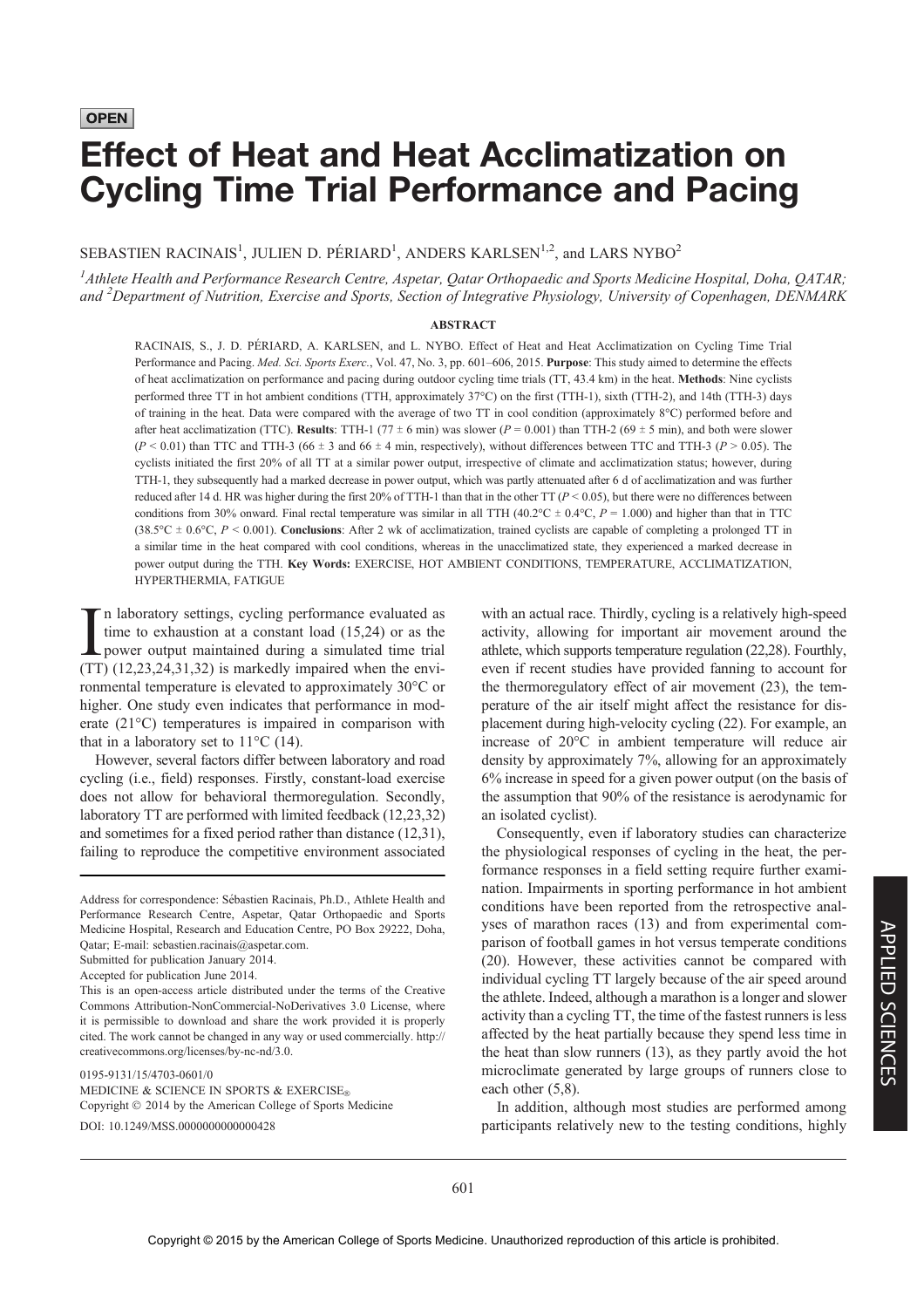trained athletes are more likely to specifically prepare for an important competitive event held in hot ambient conditions. Given that exercise perception and pacing is partly dependent on the previous experience of the athlete (30), cyclists might therefore adapt their pacing strategy as they get accustomed to competing in the heat and as they physiologically heat-acclimatize. To date, heat acclimatization (i.e., artificial) has been shown to increase endurance performance in laboratory cycling tests (18,21). In outdoor sports, heat acclimatization (i.e., natural) has been shown to increase the distance covered on the field during team sports activities in the heat (25,26). However, it remains unknown how pacing and performance during outdoor TT in the heat are influenced in experienced cyclists during acute exposure to heat stress and after a period of acclimatization. Moreover, it is unclear whether heat acclimatization allows to completely offset the effect of heat on exercise capacity (10,33). As such, the magnitude of performance improvement with heat acclimatization relative to the initial decrement in performance during acute exposure to heat stress remains to be determined.

Therefore, the aim of this study was to determine the effects of heat acclimatization on cycling TT performance (i.e., time, power output, and speed) and pacing strategy in hot outdoor ambient conditions. We hypothesized that hot ambient conditions would acutely impair TT performance but that the influence of these outdoor conditions would be attenuated after heat acclimatization. We further hypothesized that cyclists would adapt their pacing strategy in the heat by initiating the TT in the heat at a lower power output.

## **METHODS**

**Participants.** Nine male competitive cyclists participated in this study. Their mean  $\pm$  SD age, height, and body mass were  $33.3 \pm 7.5$  yr,  $184 \pm 4$  cm, and  $77.3 \pm 7.0$  kg, respectively. They had a maximal oxygen consumption ( $\rm \dot{VO}_{2max}$ ) of 4.8  $\pm$ 0.2 L $min^{-1}$  (Oxycon Pro; Viasys Healthcare, Germany) with a peak power output of  $418 \pm 16$  W (protocol, 25-W increase every minute from 100 W until exhaustion), corresponding to a performance level of 4 (i.e., well-trained cyclist (7)). All cyclists were experienced with performing TT in cold-to-temperate conditions  $(\leq 25^{\circ}C)$  and provided their written informed consent to participate in this study. The protocol conformed to the recommendations of the Declaration of Helsinki and was approved by an independent ethics committee.

The participants were Northern European residents having had no exposure to environmental temperatures above  $10^{\circ}$ C for the last 4 months before the study (i.e., November to March). They trained 14 h 40 min  $\pm$  4 h 40 min per week before the acclimatization and 13 h 1 min  $\pm$  1 h 6 min during heat acclimatization. They were encouraged to maintain a constant sleep routine throughout the protocol and remain hydrated (Table 1).

General procedure. The cyclists performed 3 TT in hot ambient conditions (TTH, see following section). The first TT in hot conditions (TTH-1) was not preceded by any outdoor riding in hot conditions; TTH-2 was preceded by 5 d in hot ambient conditions, and TTH-3 was preceded by 13 d in the heat. The participants spent a minimum of 4  $h d^{-1}$  outside (average temperature,  $34^{\circ}$ C  $\pm$  3°C; relative humidity,  $18\% \pm$ 5%) but slept, rested, and ate indoors in an air-conditioned facility. Two additional TT were performed in a cool condition (TTC, see following section) before and after the heat intervention and were averaged to represent TTC (no difference in power output between them). Each TT consisted of completing 43.4 km as quickly as possible.

The outdoor TTC and TTH were respectively performed in Denmark and Qatar as multilap looping circuits at sea level on flat terrain (maximal elevation difference, 10 m). The TT included 24–27 turns in which no braking was required. The cyclists started at 2-min intervals to be separated across the circuit. Cyclists had 36 h (i.e., two nights) of rest after arrival in Qatar before performing TTH-1, allowing for recovery from travel fatigue. The time difference between Denmark and Qatar is only 2 h, which should not induce significant jet lag (34). On the day of the TT, the riders performed a self-paced warm-up (approximately two laps on the TT course). The cyclists were allowed to drink water and energy drinks ad libitum before and during the TT. During TT, the riders had access to HR, speed, distance, and power output data. This was done to simulate a TT in a normal competitive outdoor setting. Wind speed was 6.0 m·s<sup>-1</sup> during TTC, and 6.8, 5.8, and 4.4 m·s<sup>-1</sup> during TTH-1, -2, and -3, respectively. Environmental temperature was  $8.2^{\circ}\text{C} \pm 3.5^{\circ}\text{C}$  during TTC and  $36.0^{\circ}\text{C} \pm 0.4^{\circ}\text{C}$ ,  $37.4^{\circ}\text{C} \pm 0.4^{\circ}\text{C}$ 

| TABLE 1. TT data.                      |                    |                    |                    |                    |                                     |
|----------------------------------------|--------------------|--------------------|--------------------|--------------------|-------------------------------------|
|                                        | TTC                | TTH-1              | TTH-2              | TTH-3              |                                     |
| Participants sleep and hydration       |                    |                    |                    |                    |                                     |
| Sleep quantity (h:min)                 | $7:06 \pm 0:45$    | $7:11 \pm 0:38$    | $6.50 \pm 0.54$    | $7:04 \pm 0:41$    |                                     |
| Morning USG $(q\cdot mL^{-1})$         |                    | $1.016 \pm 0.004$  | $1.015 \pm 0.004$  | $1.015 \pm 0.006$  |                                     |
| Fluid consumption during TT (L)        |                    | $0.4 \pm 0.2$      | $0.6 \pm 0.3$      | $0.7 \pm 0.5$      |                                     |
| Physiological responses                |                    |                    |                    |                    |                                     |
| Final rectal temperature $(^{\circ}C)$ | $38.5 \pm 0.6$     | $40.2 \pm 0.4$     | $40.2 \pm 0.4$     | $40.1 \pm 0.4$     | $TTC < (TTH-1, -2, and -3)$         |
| Average HR (bpm)                       | $166 \pm 2$        | $173 \pm 1$        | $170 \pm 3$        | $172 \pm 4$        |                                     |
| Body mass loss (%)                     |                    | $3.0 \pm 0.3$      | $2.9 \pm 0.5$      | $2.7 \pm 0.5$      |                                     |
| Performance response                   |                    |                    |                    |                    |                                     |
| Power output (W)                       | $304 \pm 9$        | $256 \pm 19$       | $280 \pm 19$       | $294 \pm 15$       | $TTC > TTH-3 > TTH-2 > TTH-1$       |
| Average speed $(km \cdot h^{-1})$      | $39.4 \pm 2.0$     | $34.8 \pm 2.6$     | $37.9 \pm 2.5$     | $39.8 \pm 2.3$     | (TTC and TTH-3) $>$ TTH-2 $>$ TTH-1 |
| Time (h:min.s)                         | $1:06.13 \pm 3.26$ | $1:17.17 \pm 6.26$ | $1:09.25 \pm 4.37$ | $1:05.37 \pm 3.44$ | (TTC and TTH-3) < TTH-2 < TTH-1     |

TT were performed in TTC and in TTH-1, TTH-2, and TTH-3. Data are presented as mean  $\pm$  SD. Symbols  $\lt$  and  $\gt$  show significant differences at  $P \lt 0.05$ .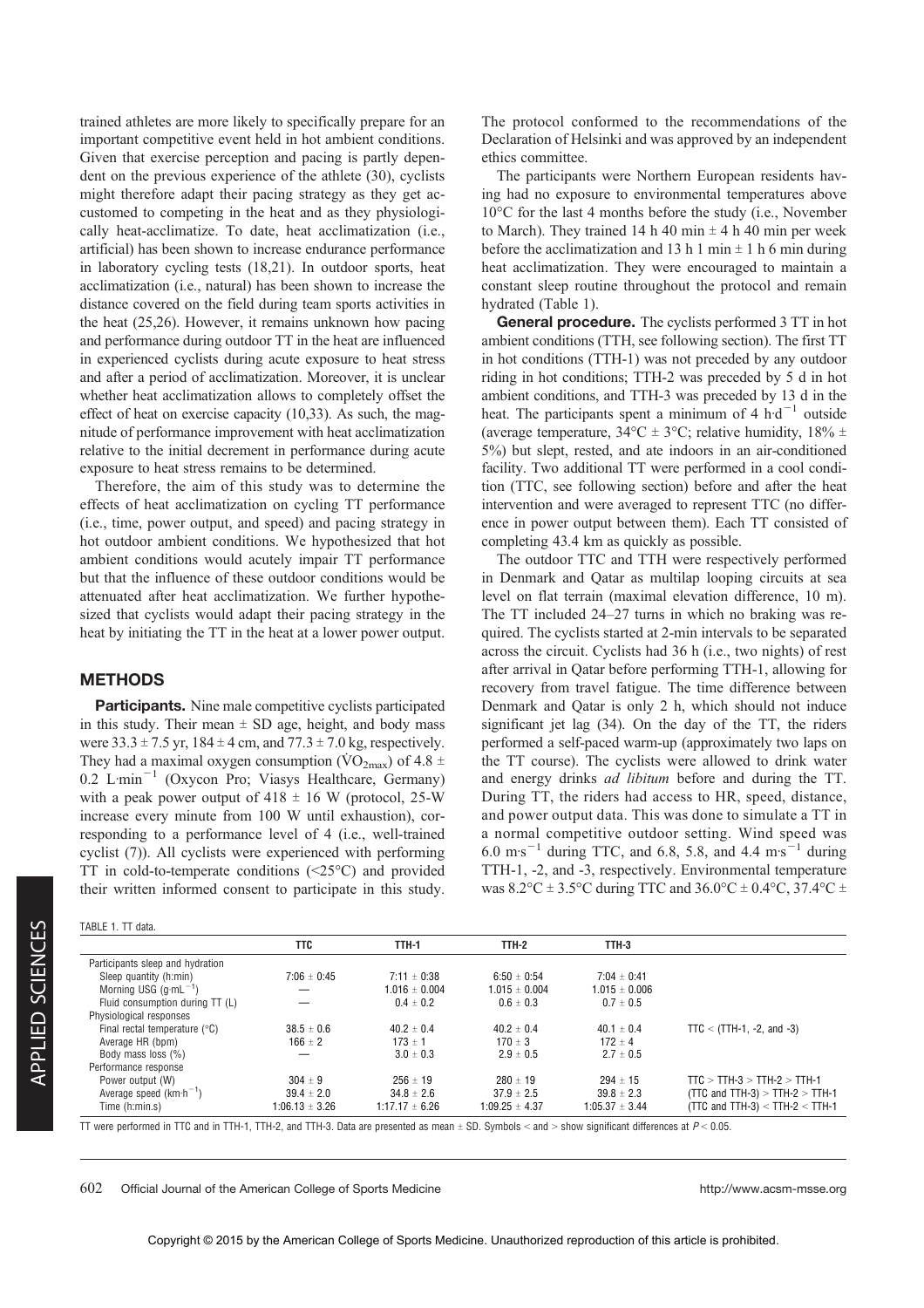0.8 $\degree$ C, and 36.2 $\degree$ C  $\pm$  1.6 $\degree$ C during TTH-1, -2, and -3, respectively. Relative humidity was  $30\% \pm 8\%$  during TTC and  $13\% \pm$ 1%,  $16\% \pm 2\%$ , and  $12\% \pm 3\%$  during TTH-1, -2, and -3, respectively. On the basis of the ideal gas law  $(PV = nRT)$ adapted to a mixture of ideal gases (dry air and humid air), the air density (number of mol  $(n)$ /volume  $(V)$ ) is inversely proportional to temperature and was calculated to be 1.249 kg·m<sup> $-3$ </sup> during TTC and 1.135, 1.127, and 1.131 kg $m^{-3}$  during TTH-1, -2, and -3, respectively.

Measures. Power output and speed during the TT were measured with PowerTap wheel sets (PowerTap, Madison, WI) logged continuously on Garmin devices (Garmin 705 Edge) and afterwards extracted with the software TrainingPeaks and exported in 1-Hz resolution for subsequent average by 10% of the TT. All PowerTap wheel sets were measured within 10 W from a Power2max power meter (Power2max, Berlin, Germany), and each rider used the same equipment during the TT. HR was continuously recorded during all TT via a chest strap (Polar Team System 2; Polar Electro, Kempele, Finland).

Rectal temperature was measured at the end of each TT by a clinical thermometer (precision,  $\pm 0.1^{\circ}$ C; depth, approximately 2 cm). In addition, rectal temperature was continuously recorded during TTH-1 and TTH-3 via a telemetric sensor (precision, ±0.01°C; VitalSense; Mini Mitter, Respironics, Herrsching, Germany) inserted the length of a gloved index finger beyond the anal sphincter. Body mass losses were estimated from the changes in body weight from before to after TTH (Seca 769; Seca, Hamburg, Germany) (precision, 0.1 kg).

Statistical analyses. Continuously recorded data (power, HR, and temperature) were coded in 10% increments of the TT and analyzed via two-way repeated-measures ANOVA (four conditions  $\times$  10 times). In addition, total time was analyzed via one-way repeated-measures ANOVA. ANOVA assumptions were verified preceding all statistical analyses; logarithmic transformations and Greenhouse–Geisser corrections were applied where appropriate. In case of *post hoc* comparisons, reported  $P$  values were adjusted for multiple comparisons using a Bonferroni correction (i.e., correction for six potential comparisons between conditions). Analyses were performed in the SPSS software version 21.0 (SPSS, Inc., Chicago, IL). The level of statistical significance was set at  $P < 0.05$ . Effect sizes are described in terms of partial eta-squared  $(\eta^2$ ; with  $\eta^2 \ge 0.06$  representing moderate difference and  $\eta^2 \ge 0.14$ , large difference). Data are presented as mean  $\pm$  SD along with the mean differences (95% confidence interval).

### RESULTS

**Performance.** There was a large ( $\eta^2 = 0.88$ ) and significant condition effect on the time to complete the TT (Table 1)  $(P < 0.001)$ . The time to complete TTC (66 min 13 s  $\pm$  3 min 26 s) and TTH-3 (65 min 37 s  $\pm$  3 min 44 s) was not significantly different  $(-0.6 (-2.5 \text{ to } +1.4) \text{ min}, P > 0.999)$  but was significantly shorter than TTH-1 (77 min 17 s  $\pm$  6 min 26 s) and TTH-2 (69 min 25 s  $\pm$  4 min 37 s) (all  $P < 0.01$ ). In addition, TTH-2 was significantly shorter than TTH-1 ( $P = 0.001$ ).

Speed (Table 1) followed a similar pattern of evolution with significantly lower speeds during TTH-1 than those during TTC, followed by increases from TTH-1 to TTH-2 and from TTH-2 to TTH-3 (all  $P < 0.001$ ). Speed during TTH-3 was similar to that during TTC  $(+0.4 \left(-0.5 \text{ to } +1.7\right) \text{ km} \cdot \text{h}^{-1}$ ,  $P = 0.797$ .

Pacing of power output. Average power output was significantly lower in TTH-1 than that in TTC ( $-48$  ( $-67$  to  $-30$ ) W,  $P < 0.001$ ). This decrement was partly restored after 1 wk of acclimatization (TTH-2 vs TTC,  $-24$  ( $-40$  to  $(-9)$  W,  $P = 0.003$ ) and further restored after the second week (TTH-3 vs TTC,  $-11$  ( $-21$  to  $-0$ ) W,  $P = 0.042$ ) (Table 1).

Power output decreased during the TT (Fig. 1) ( $\eta^2$  = 0.90,  $P < 0.001$ ) and showed a large ( $\eta^2 = 0.51$ ) and significant  $(P < 0.001)$  time–condition interaction. The *post hoc* analysis revealed that there was no effect of condition during that first 20% of the TT (Fig. 1) (all  $P > 0.05$ ). However, power output during TTH-1 became and remained lower than both those during TTC and TTH-3 from 30% of the distance covered onward ( $P \le 0.01$ ) and lower than that during TTH-2 from 80% onward (Fig. 1) ( $P < 0.05$ ). Power output during TTH-2 became lower than that during TTC from 50% of the distance covered onward (Fig. 1) ( $P < 0.05$ ). Power output during TTH-3 was lower than that during TTC in one segment of the TT only (i.e.,  $70\%$ , Fig. 1) ( $P < 0.05$ ).

HR and temperature responses. As displayed in Fig. 2, HR significantly increased during the TT ( $\eta^2$  = 0.67,  $P < 0.001$ ) relative to testing conditions ( $\eta^2 = 0.24$ ,  $P < 0.001$ ). The *post hoc* analysis showed that HR was significantly elevated during TTH-1 as compared with that during both TTC and TTH-3 during the first 20% of the TT (all  $P < 0.05$ ). There were no differences between conditions from 30% onward. Consequently, HR was different between conditions ( $n^2 = 0.41$ ,  $P = 0.024$ , without pairwise differences reaching significance (e.g., TTH-1 vs TTC,  $+7$  ( $-2$  to  $+15$ ) bpm,  $P = 0.127$ ;



FIGURE 1—Power output during a 43.4-km cycling TT in TTC (plain line) and in TTH-1 (long dashed line), TTH-2 (short dashed line), and TTH-3 (dotted line). Data are mean  $\pm$  SD. \*§†TTC was significantly  $(P < 0.05)$  higher than TTH-1, TTH-2, and TTH-3, respectively.

HEAT ACCLIMATIZATION IN CYCLING MEDICINE SERVICE SUPPOSE A Medicine & Science in Sports & Exercise<sup>®</sup> 603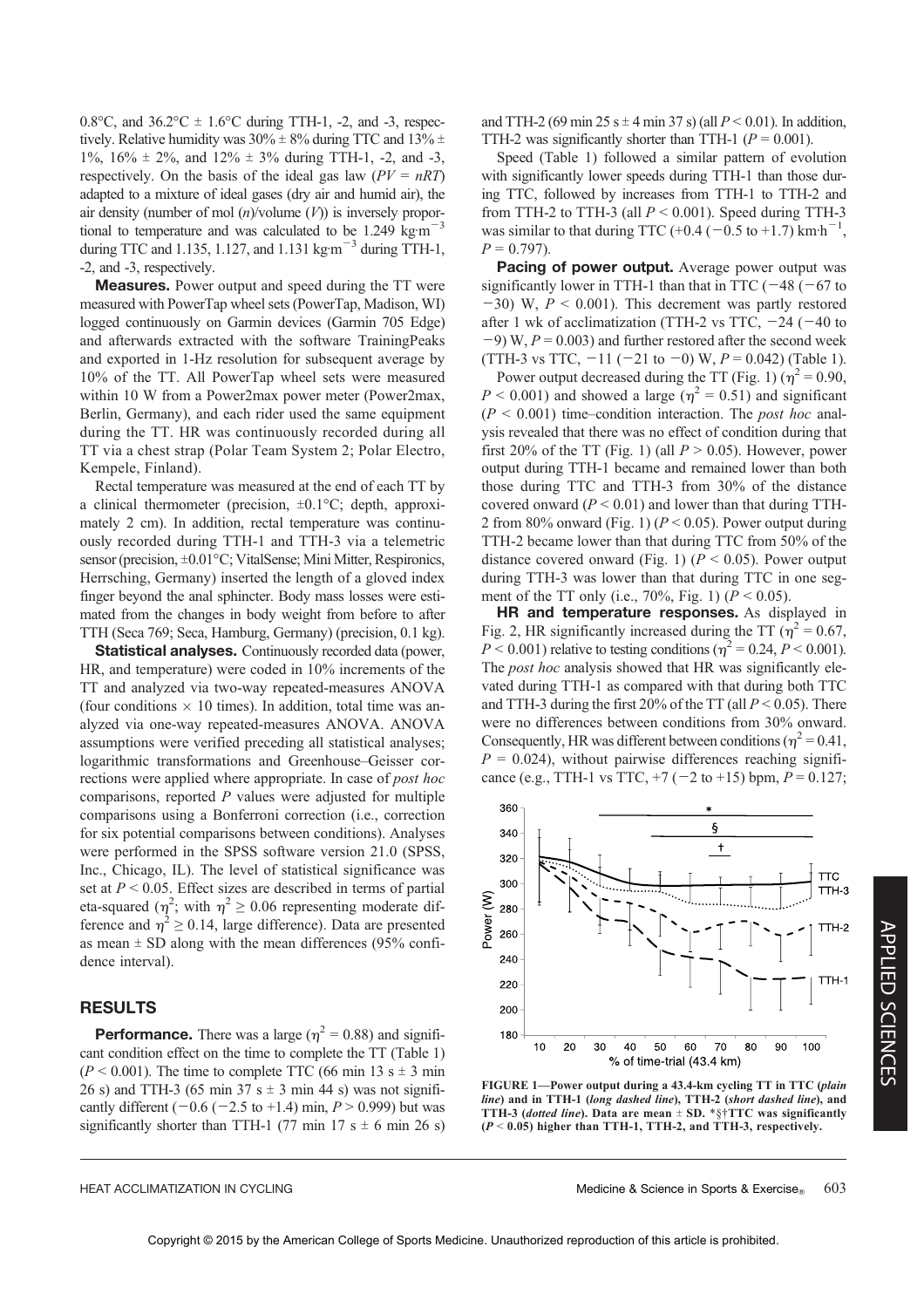

FIGURE 2—HR (upper panel) and rectal temperature (lower panel) during a 43.4-km cycling TT in TTC (plain line) and in TTH-1 (long dashed line), TTH-2 (short dashed line), and TTH-3 (dotted line).  $*TTH-1 > TTC$ and TTH-3.  $\dagger$ TTH-1 > TTH-3;  $P < 0.05$ . NS, not statistically significant.

TTH-2 vs TTC,  $+4$  ( $-4$  to  $+12$ ) bpm,  $P = 0.616$ ; TTH-3 vs TTC,  $+5$  ( $-2$  to  $+13$ ) bpm,  $P = 0.254$ ).

Rectal temperature continuously recorded during TTH-1 and TTH-3 showed an increase during the TT ( $\eta^2$  = 0.93, P < 0.001) and was higher during the first 80% of TTH-1 than that during TTH-3 (Fig. 2), leading to an overall higher temperature during TTH-3 than that during TTH-1 (+0.3°C (0.1°C-0.5°C),  $\eta^2$ = 0.63,  $P = 0.019$ ). However, final rectal temperature (Table 1) was significantly higher after the TTH than that after TTC (all  $P < 0.001$ ) (Fig. 2) but without differences between TTH (all  $P > 0.999$ ). As displayed in Table 1, the differences in body mass loss ( $P = 0.071$ ,  $\eta^2 = 0.28$ ) and fluid consumption ( $P =$ 0.095,  $\eta^2$  = 0.30) between the TTH did not reach significance.

#### **DISCUSSION**

The current study is the first to determine the effects of acute heat exposure and heat acclimatization on performance and pacing during outdoor cycling TT in experienced cyclists. The cyclists initiated all TT in the heat with a similar power output as maintained during the first 20% of TTC. However, while maintaining similar HR, they subsequently experienced a marked decrease in power output and speed in the heat. These decrements were progressively restored with heat acclimatization, despite core temperature in all TT in the heat increasing significantly more than that in cool conditions.

Power output and pacing. Our data showed that mean power output during TTH-1 decreased by  $-16\% \pm 5\%$  in unacclimatized cyclists. This decrement in power output for an increase in air temperature of approximately  $28^{\circ}$ C between TTC and TTH-1 represents an average decrement in performance of  $-0.5\%$  per 1<sup>o</sup>C increase. Even if this decrement is not linear, as the effect of an absolute increase in air temperature is more important in warm than in cold environments (13), this rate is comparable with the decrements reported during laboratory TT ( $-0.3\%$  to  $-0.9\%$  per 1°C (12,23,24,32).

In addition, the current study quantified the effects of heat stress on performance at different acclimatization stages. To date, most studies investigating the effects of heat on performance have examined unacclimatized participants. These have shown that artificial heat acclimatization increases the ability to cycle in a hot laboratory (18,21) and that natural heat acclimatization increases physical performance during sporting activities in hot environments (25,26,33). However, a comparison of the magnitude of improvement in performance after heat acclimatization, relative to the initial decrement in performance associated with the first exposure to heat stress, has yet to be examined. Our data showed that the decrement in cycling performance was progressively restored as the cyclists acclimatized. From an average power decrement of  $-16\% \pm 5\%$  on the first day of heat exposure (TTH-1) relative to TTC, the decrement was reduced to  $-8\% \pm 4\%$  after 1 wk of training in the heat (TTH-2) and to  $-3\% \pm 4\%$  after 2 wk (TTH-3).

Despite the cooling effect of air movement, our data showed that the average final temperature of the riders was above  $40^{\circ}$ C during TTH, irrespective of heat acclimatization (Table 1). One rider complained of nausea after TTH-1 but did not require medical attention and participated in the following training sessions and tests without any sequelae. Despite an average final temperature of  $40.2^{\circ}$ C (range,  $39.6^{\circ}$ C- $41.0^{\circ}$ C), no athlete experienced heat-related illness after TTH-2 and TTH-3. This confirms that well-prepared athletes reach high core temperatures while exercising in the heat, asymptomatic of heat illness (4), and that there is no absolute critical temperature threshold set at  $40^{\circ}$ C (11).

In the current study, despite the decrease in power output (Fig. 1) and the possibility to drink ad libitum on the bike, participants lost more than 2% body mass and core temperature reached final values above  $40^{\circ}$ C in the hot conditions (Fig. 2). Our data showed a decrement in absolute intensity (i.e., power output) during the TT but the likely maintenance of a similar relative intensity. This is reflected in a similar HR after 20% of the TT (Fig. 2). Indeed, it has been shown that the rise in cardiovascular strain in hot conditions during both constant rate (1,36,37) and self-paced (24) exercise mediates a decrease in maximal aerobic capacity, resulting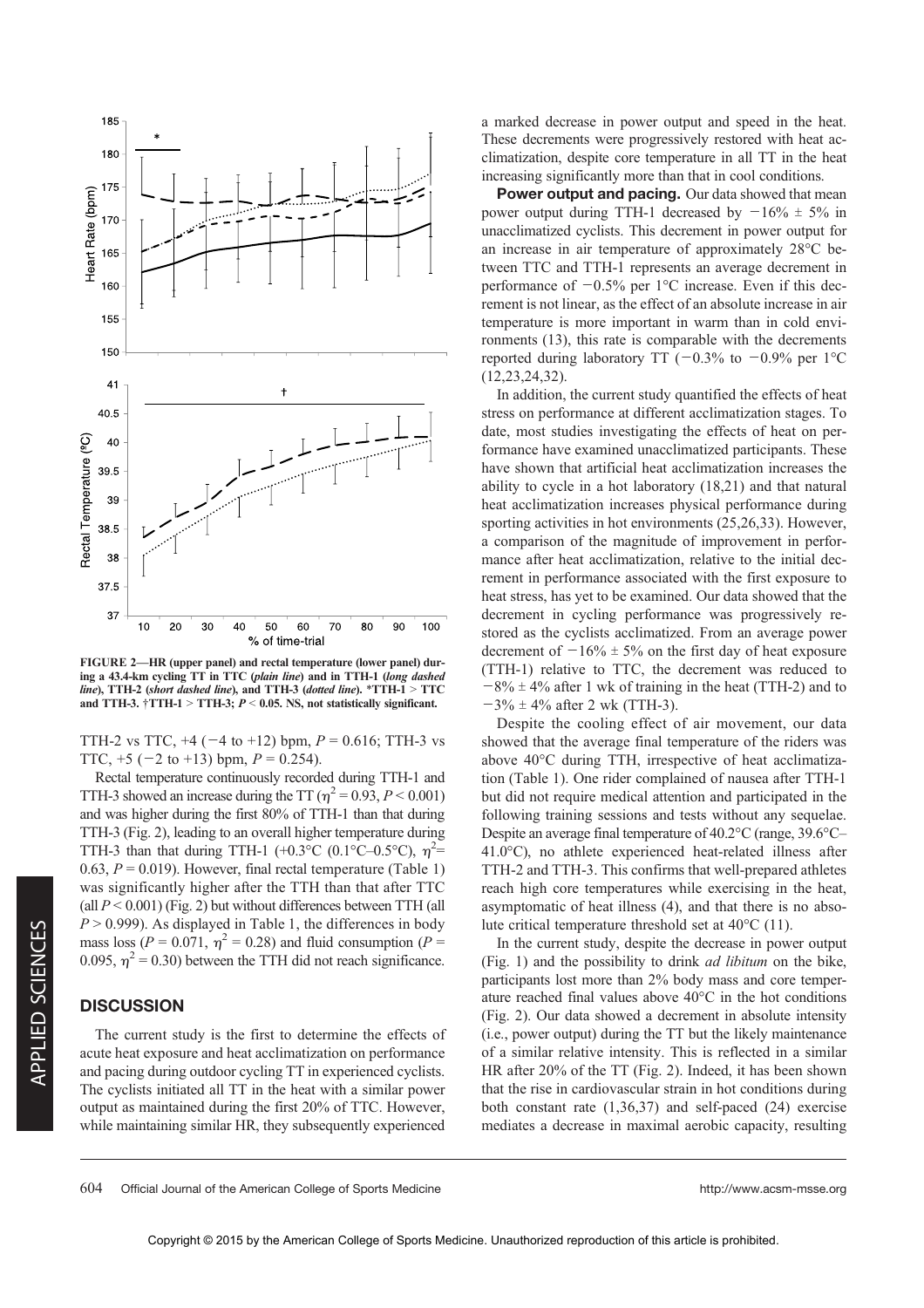in an increase in relative intensity for a given absolute work rate. Although power output decreases during prolonged self-paced exercise in the heat, it is proposed that a similar relative intensity to that of cool conditions is maintained and is reflected by a similar or slightly elevated HR (24). It therefore seems that despite a decrease in power output, HR remained elevated and stable (Fig. 2). Moreover, the pacing pattern was not dependent on the environmental conditions or the acclimatization level, which is in line with recent reports that pacing strategies are not affected by environmental temperature (23), thermal perception (2), or the presence of previous muscle fatigue (6). Rather, it seems that pacing during a cycling TT in hot or temperate conditions relates to the maintenance of a physiological threshold or relative intensity (manifested by HR). Given the progressive reduction in  $VO<sub>2max</sub>$  as hyperthermia develops, sustainable power output is reduced, owing to a reduction in work rate for a given relative exercise intensity (24).

Furthermore, it is remarkable that experienced cyclists started their TT at the same absolute intensity regardless of the environmental conditions or their level of heat acclimatization. Notwithstanding, it has previously been reported that TT are initiated at the same power output in hot and cool conditions (11,24,31). This similar work rate adopted seems to correspond to a critical power (16). Given that  $\rm \dot{VO}_{2max}$ does not typically decrease in the first approximately 15 min of exercise in the heat (27,29,35), athletes seem to adopt a relative intensity associated with this critical power output. As  $\rm \dot{VO}_{2max}$  progressively decreases with the development of thermal and cardiovascular strain in the heat, the maintenance of a similar relative intensity requires reduction in power output (24). However, given the role of previous experiences on pacing (30), one would expect that the large decrease in power output experienced by the athletes during TTH-1 would have led to a conservative start during TTH-2. However, our data showed that this was not the case. Initial power output was similar between trials and decreased thereafter in relation to acclimatization state. Indeed, early studies suggest that heat acclimatization attenuates the circulatory strain associated with thermoregulation (19), allowing normalization of the relation between physiological responses and work intensity (10). Consequently, the cyclists seem to have finished all TT at a similar relative intensity, as suggested by HR and the similar core temperatures recorded upon completion but at a higher power output as acclimatization progressed. Of note, the slightly higher HR in TTH may be attributable to higher skin blood flow, as suggested by the higher core temperature, although the cyclists were wearing thermal clothing in TTC, which would also have lead to increase in skin temperature and blood flow.

Effect of air density and air movement while cycling in the heat. The current study is the first to investigate cycling performance during outdoor TT in a hot environment. Previous studies have simulated TT in laboratory conditions (12,23,24,31,32). However, the evaporative capacity of the environment is improved with higher air velocities, reducing heat stress and dehydration during outdoor cycling compared with indoor laboratory-based experiments (28). In the current study, the cyclists wore thermal clothing in TTC including long tights, long sleeves, and gloves, which limited the evaporative and convective power of the environment, whereas they wore short tights and a jersey with short sleeves in the heat (except one cyclist who was consistently using white long sleeves). Therefore, it cannot be ruled out that overall performance may be optimized in a slightly warmer temperature than in the TTC conditions of the current study.

Interestingly, the detrimental effect of hot ambient conditions on speed was not as important as that on power output (Table 1). The different relations between the environment and speed and power output could be partly related to a temperature effect on air density, as the aerodynamic drag of a cyclist is related to air density and temperature (3,9,17). For example, at an air temperature of  $11^{\circ}$ C, the temperature reported to optimize laboratory cycling capacity (14), air density is approximately 1.245 kg m<sup> $-3$ </sup> at sea level. In contrast, air density drops to approximately 1.165 kg $m^{-3}$  at a temperature of  $30^{\circ}$ C, reducing the drag force by approximately 6%. Consequently, the decrease in air density noted in hot ambient conditions is likely to partially attenuate the performance decrement associated with development of hyperthermia during outdoor cycling. In the current study, air density was 9.4% lower during TTH-3  $(1.131 \text{ kg} \cdot \text{m}^{-3})$  than that during TTC (1.249 kg·m<sup> $-3$ </sup>), representing a power economy of almost 8% (22). Thus, despite the slightly lower power output in TTH-3 than that in TTC  $(-3\%)$ , the average speeds were not significantly different.

# **CONCLUSIONS**

This study examined the effects of hot ambient conditions on outdoor cycling TT. The novel findings of this investigation are that competitive cyclists performing an outdoor TT undertake their effort at the same power output, irrespective of the environmental conditions or previous experience. Consequently, non–heat-acclimatized cyclists are incapable of sustaining this absolute effort. However, the decrement in power output is partly recovered after 1 wk of heat acclimatization and almost fully restored after 2 wk. Furthermore, our data seem to confirm that sustainable power output is related to a given relative intensity (24), which is partly reflected in the maintenance of HR within a certain range. Finally, because of the reduction in air density associated with cycling in hot ambient conditions, speed was not different between TTH-3 and TTC.

The authors thank the cyclists for their effort. Funding for the conduct of this study was provided by Aspetar, Qatar Orthopaedic and Sports Medicine Hospital.

The authors have no conflicts of interest that are directly relevant to the content of this article. No professional relations with companies or manufacturers were entered into in the conduct of this study.

We acknowledge that the results of the present study do not constitute endorsement by the American College of Sports Medicine.